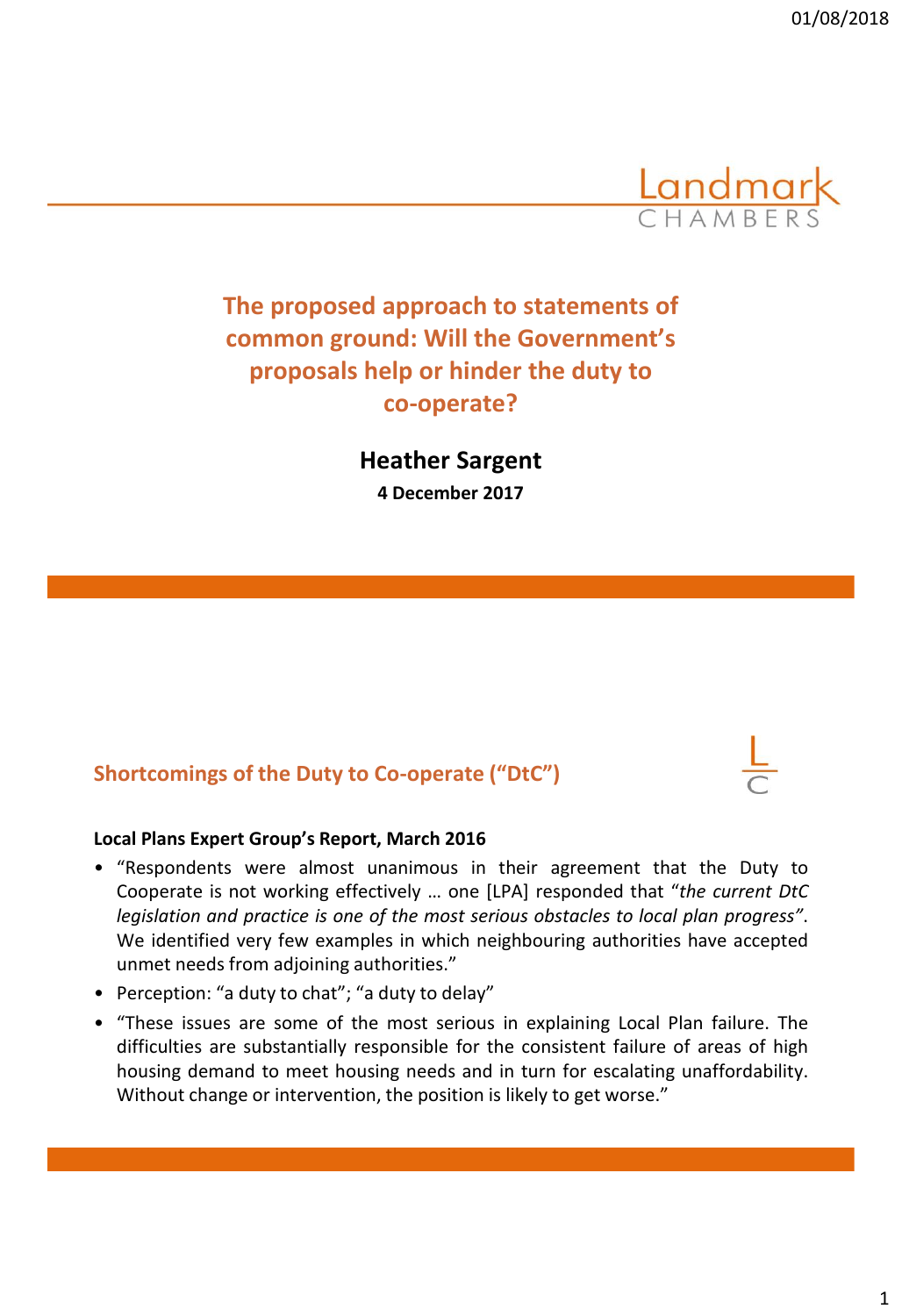### **Shortcomings of the Duty to Co-operate ("DtC")**



#### **LPEG recommendations, March 2016**

- Add wording in to the soundness tests at the end of [182] NPPF:
	- The product of joint working between authorities is expected to be agreement on the distribution of full OAN, unless there is clear and convincing agreed evidence that the adverse effects of meeting the need in full would significantly outweigh the presumption that the need should be met;
	- Plan making authorities expected to identify in their submitted plans how needs that they are not planning to meet are likely to be met and to proactively work towards that;
	- LPAs that are requested to meet needs from adjacent authorities will be expected to treat that unmet need as part of their own OAN.

#### **Shortcomings of the Duty to Co-operate ("DtC")**

• Government should make clear that where authorities in a HMA have failed to reach sufficient agreement on meeting and distributing housing needs by March 2017, the Government will use powers to make Regulations to direct the preparation of a Joint Local Plan for the HMA (or a suitable geography such as transport corridors) within a prescribed timetable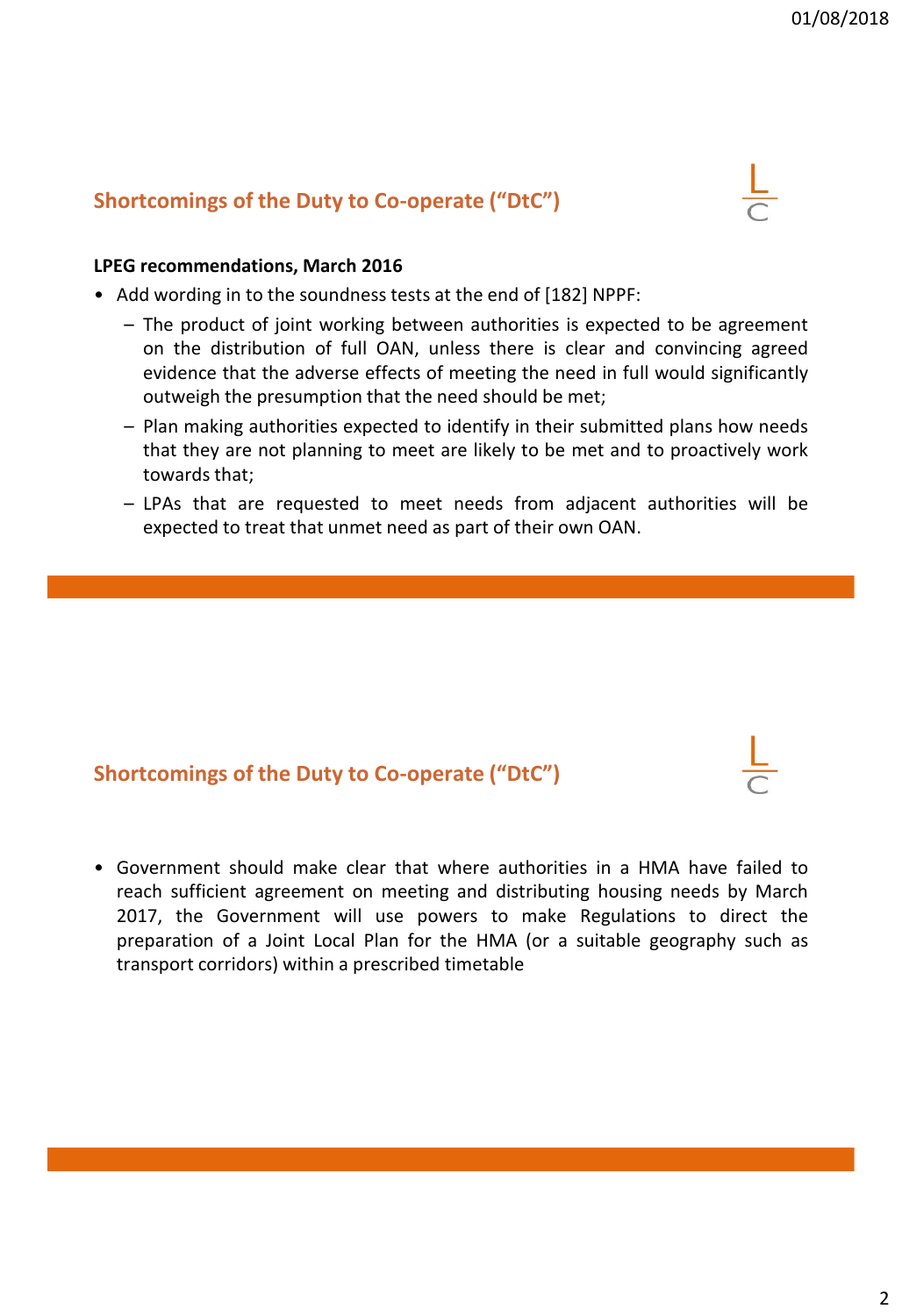## **Consultation proposals**



- Three problems identified at [62]:
	- Lack of transparency / sufficient certainty about how effectively LPAs are cooperating
	- DtC only tested towards the end of the plan-making process too late to remedy failures, plans typically withdrawn
	- LPAs not legally required to reach agreement
- **Proposal**: set out in NPPF that all LPAs should produce a statement of common ground

### **Consultation proposals**

- Over the HMA, or other agreed geographical area where justified and appropriate
- Set out the "cross-boundary issues" (these including the housing need for the area, distribution and proposals for meeting any shortfalls) and "record where agreement has, and has not been reached"
- Will serve as evidence of how the LPA has met the DtC; "should enable the examination to progress more quickly"
	- Will it? "Co-operation will continue to be tested by virtue of the statutory [DtC] when a plan is submitted for examination"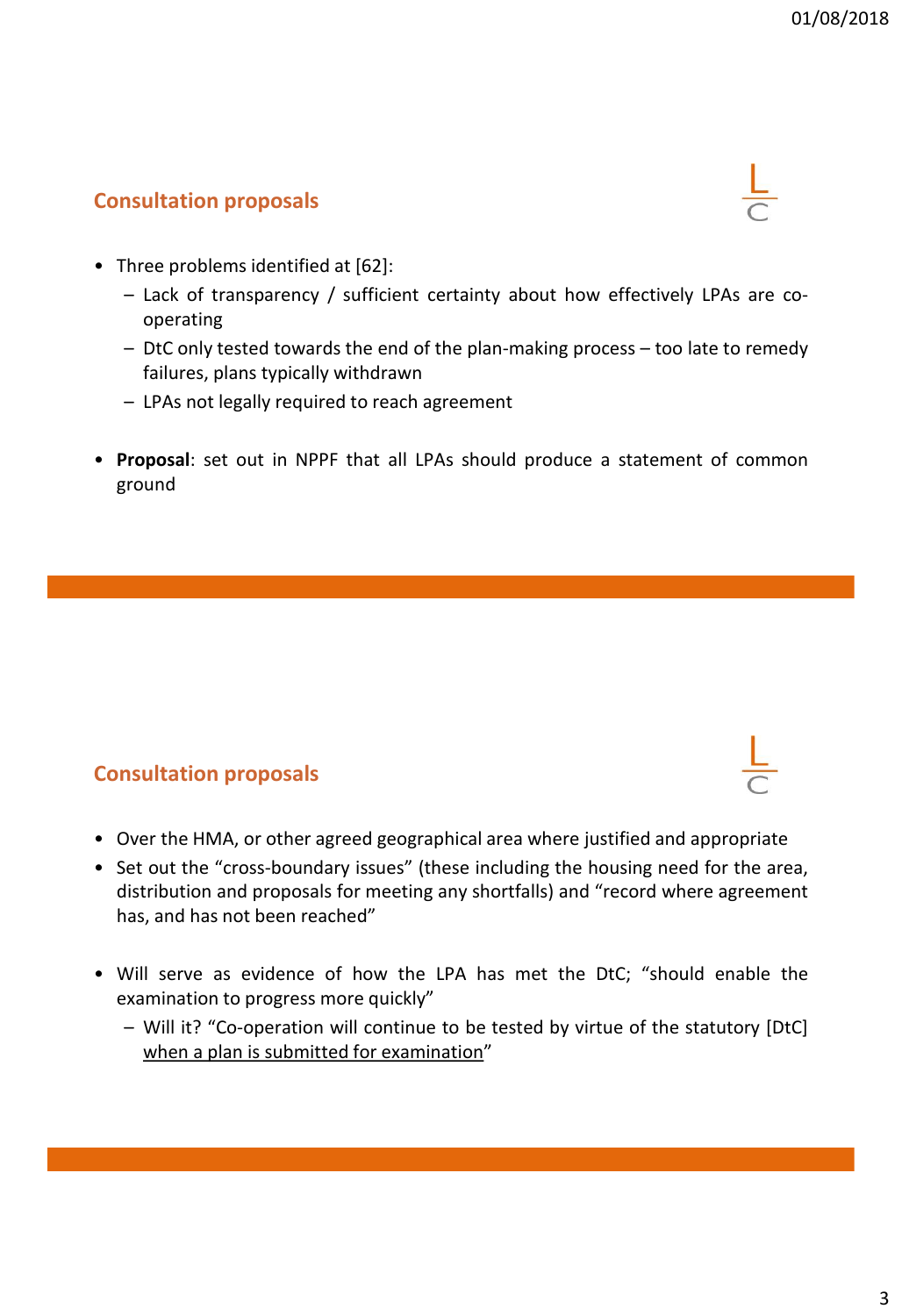# **Consultation proposals**



- "Plans should be prepared based on a strategy informed by agreements over the wider area"; and
- "Plans should be based on effective joint working on cross-boundary strategic priorities, which are evidenced in the statement of common ground".

#### **Sanctions:**

• "In instances where [SoCG] are not being produced or maintained, we propose in the first instance to engage with relevant authorities to understand the issues at hand. However, where it is necessary, we will consider the use of our range of intervention powers to take action including, for example, directing LPAs to amend their plan-making timetables to align the production of plans in the wider area…"

#### **Consultation proposals**

- Three problems identified at [62]:
	- Lack of transparency / sufficient certainty about how effectively LPAs are cooperating
	- DtC only tested towards the end of the plan-making process too late to remedy failures, plans typically withdrawn
	- LPAs not legally required to reach agreement